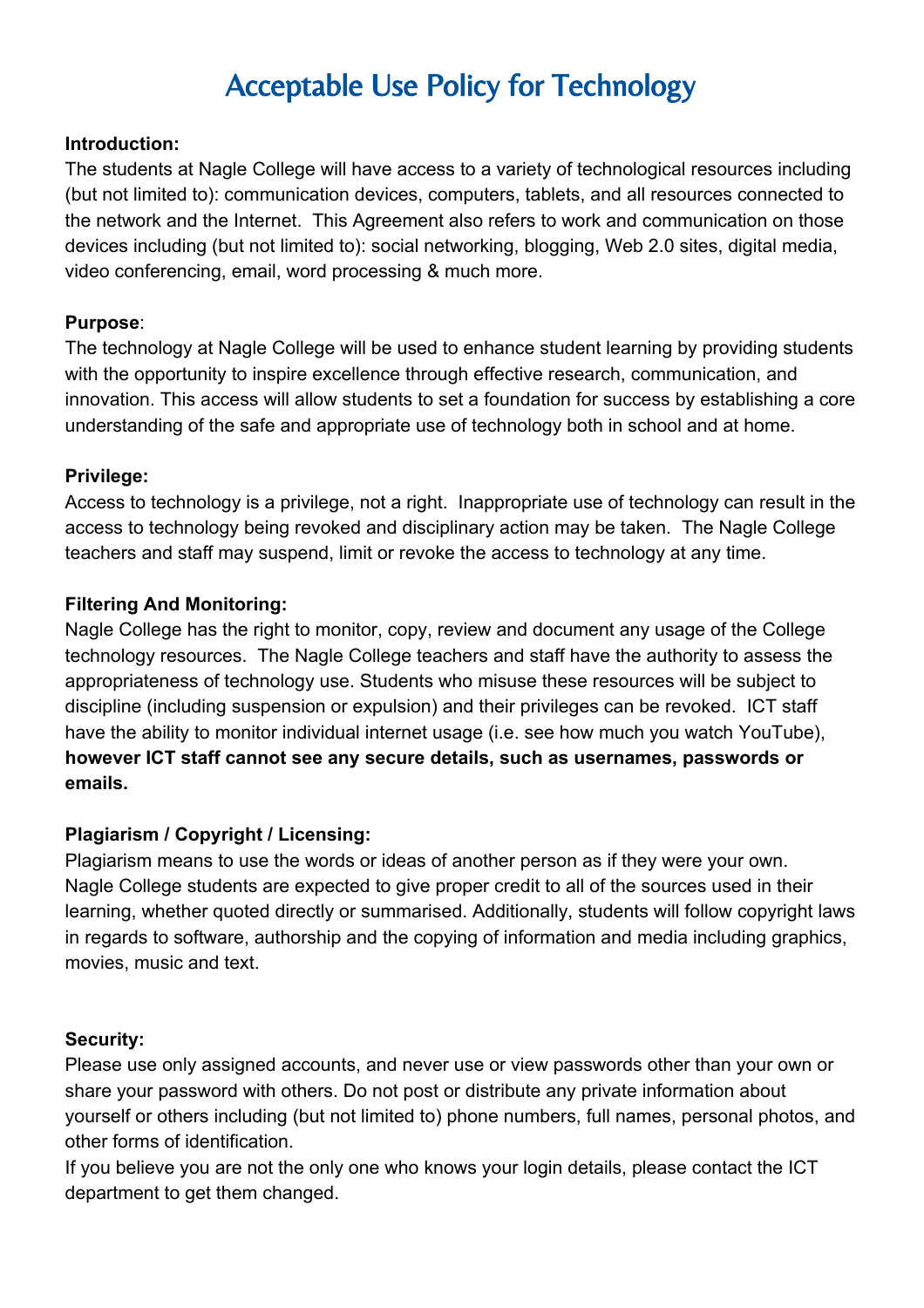# **Network Security / Server:**

Nagle College's Wireless Network is a secure network. Only users' devices authorized & connected by Nagle ICT are to be connected to Nagle's network to ensure the security of both our network, and the devices connected to it.

Any device on the network that is not authorized will be removed.

Consequences will be in place for students who use our network inappropriately and/or continue to access the network without authorisation.

# **Notification:**

Please notify a teacher or administrator if you encounter any technological issues, or notice damage to any of the technology at Nagle College.

If you find another person's use of technology questionable or offensive, please notify a teacher, administrator, or Year Co-ordinator immediately.

# **Code Of Conduct:**

Please be respectful of the technology and of the community by ensuring that you:

- use headphones when listening to audio and only upon teacher's discretion.
- use appropriate language and graphics.
- use resources for appropriate educational purposes.
- chargers must be checked and tagged by a recognised electrician/ electrical company to ensure the charger complies with Work Health and Safety regulations.
- only charge device with teacher's approval.

# **Turnitin Assessment Submission Program**

Turnitin will be used for the submission of assessment tasks in Years 10, 11 and 12. Turnitin is licensed in the United States, and the owners of the software company operate under US Privacy legislation. Turnitin collects the names of students, owns the content and stores it for their purposes.

Students are able to submit their assessment tasks in hard copy if you do not approve of the abovementioned conditions.

# **BYOD Connecting Personal Devices:**

In order to connect a personal device to the Nagle College's Wireless Internet, the device must:

- have a screen size larger than 7".
- have a password on it.
- adhere to WHS rules (i.e.: Not have exposed wires or leaking battery).
- be a Mac laptop, iPad or Windows Pro edition device.

The device must be enrolled by ICT in order to receive the correct wireless settings. When the device is enrolled, ICT have the ability to push Nagle's wireless network settings to the device and also revoke Nagle's wireless network settings if required. **ICT does not have access to any data stored on a personal device and cannot see any secure details, such as usernames, passwords or emails.**